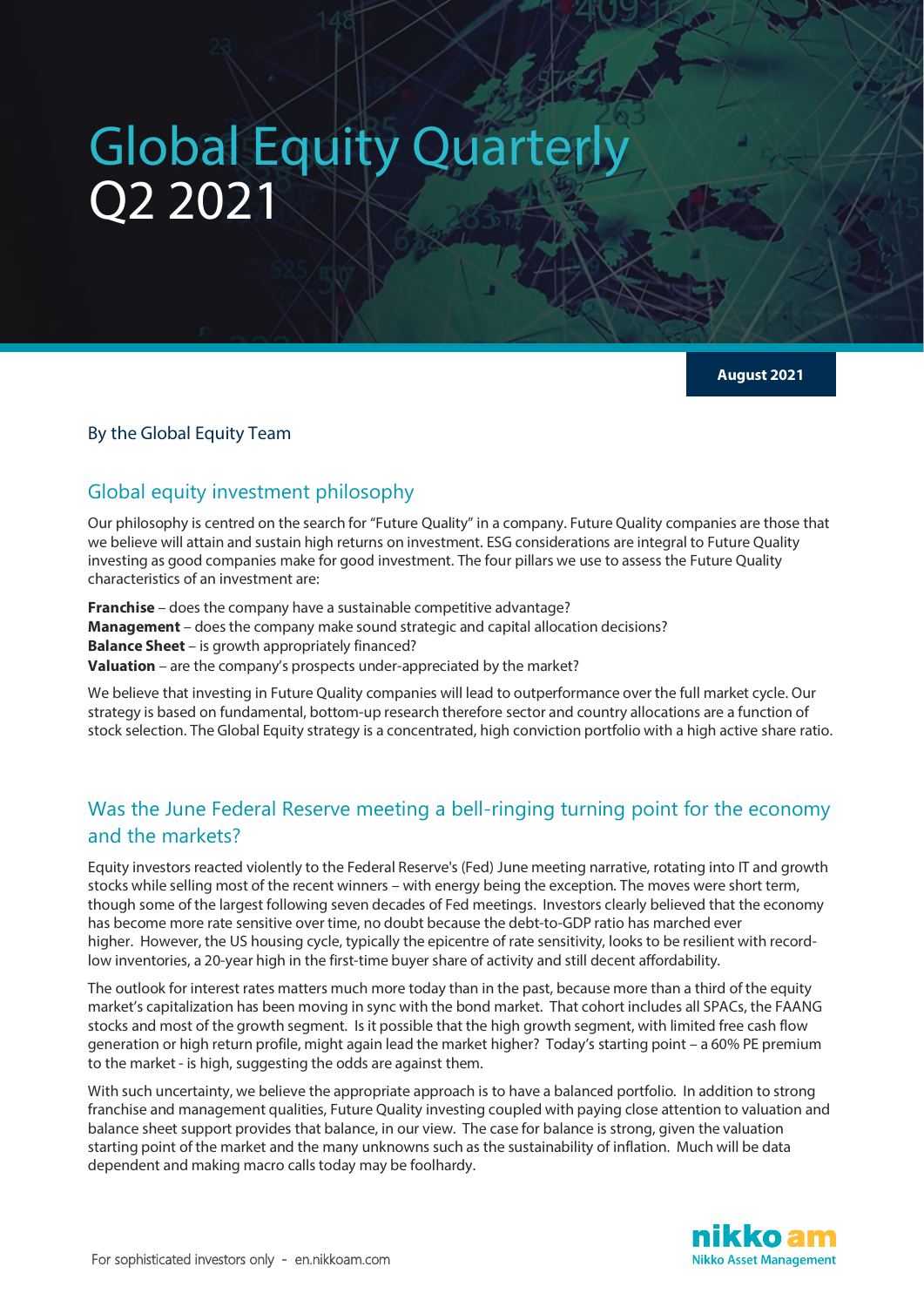Fortunately, we are stock pickers. As uncertainty rises, we dig deeper into the stocks to find answers. There, we continue to find many companies gaining market share, sustainably raising prices and margins, or companies that are restructuring and on a clear path to improving returns, regardless of the macro "noise". Future Quality provides us with focus when some are losing theirs.

Our valuation discipline remains anchored largely on the one aspect of a company's financial performance that is the most difficult to produce via accounting creativity - that is cold, hard cashflow generation. More specifically, we want our companies to be able to generate their own investment firepower and sustainably invest this cash, with a high likelihood that the investment will deliver a higher return relative to what the company is enjoying at the time of investment. These investments need to be able to stand the test of time and not see their value quickly undermined by a tougher economic cycle or competitors making similar investments into identical products.

It is this latter point that keeps us underweight in the commodity sectors, though it would be fair to say that we are considering how long the current upcycle in commodities will last; delivering on a future green economy will certainly be difficult, without first investing in a lot of copper and even oil. We continue to believe that companies that solve today's key social and environmental problems will have the opportunity to deliver strong returns for all stakeholders, including shareholders. Reducing the cost of healthcare provision remains a great example of this and is the core reason behind our long-term overweight in the healthcare sector.

We will continue to act in situations in which share prices become temporarily detached from our assessment of these cash flows and the returns that management teams will be able to realise by investing in them. In recent months, we have continued to take profits in a number of compelling, long-term growth names, whose continued success, in our view, is already reflected in today's share prices. We continue to find Future Quality opportunities and increase our holdings in companies whose share prices appear to be consolidating before heading higher.

*Comparative returns are against the MSCI All Countries World (ex Australia) Index*

# Global Equity Strategy Composite Performance to Q2 2021

#### **Cumulative Returns October 2014 to June 2021**

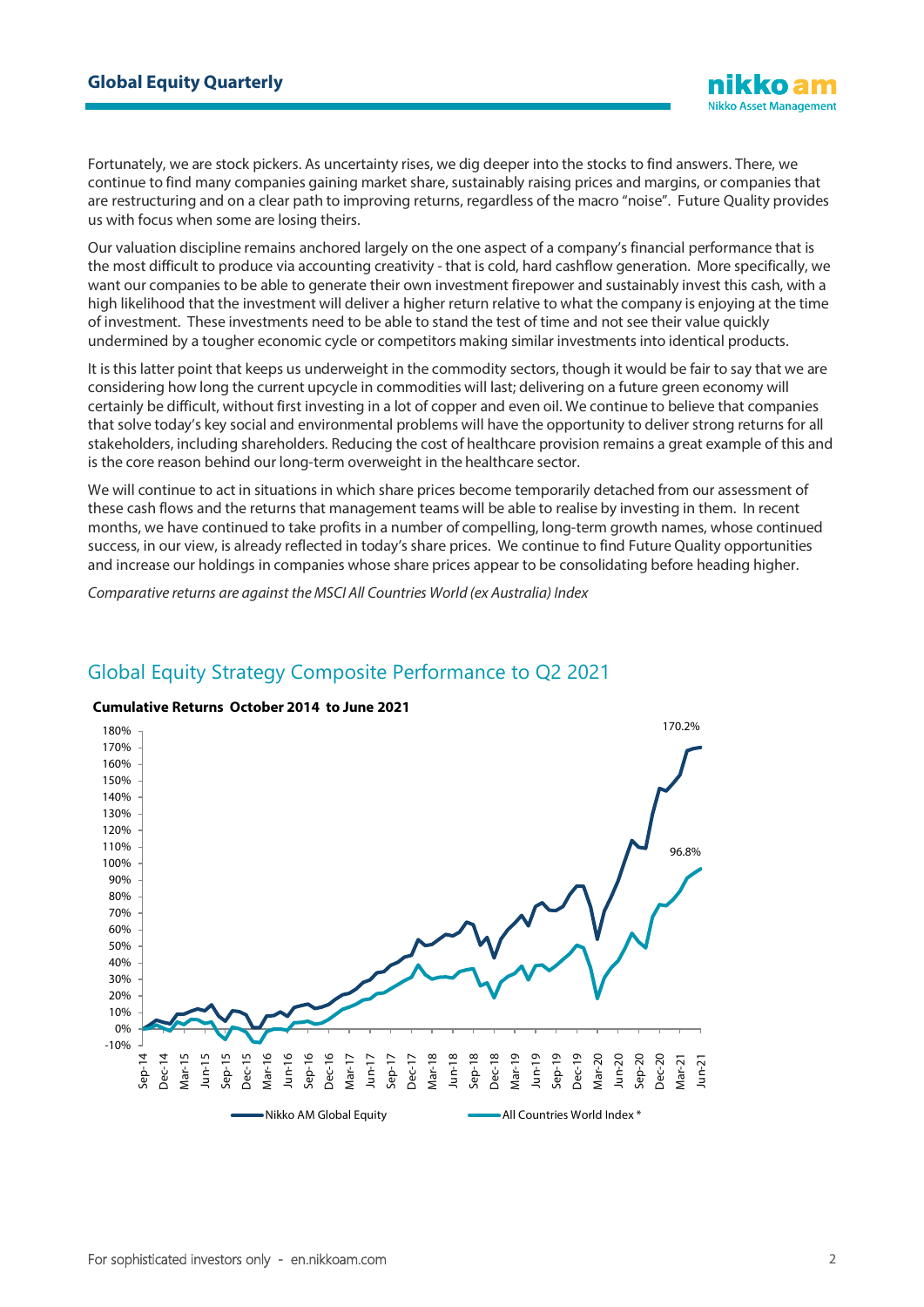

| Nikko AM Gross Annualised Returns (USD) % 1 year 2 years 3 years 5 years Since Inception |       |       |       |       |       |
|------------------------------------------------------------------------------------------|-------|-------|-------|-------|-------|
| <b>Global Equity Strategy Composite</b>                                                  | 42.55 | 24.54 | 19.99 | 20.18 | 15.87 |
| All Countries World Index*                                                               | 39.26 | 19.25 | 14.57 | 14.61 | 10.55 |
| <b>Excess Return</b>                                                                     | 3.29  | 5.29  | 5.42  | 5.57  | 5.32  |

\*The benchmark for this composite is MSCI All Countries World Index. The benchmark was the MSCI All Countries World Index ex AU since inception of the composite to 31 March 2016. Inception date for the composite is 01 October 2014. Returns are based on Nikko AM's (hereafter referred to as the "Firm") Global Equity Strategy Composite returns. Returns for periods in excess of 1 year are annualised. The Firm claims compliance with the Global Investment Performance Standards (GIPS ®) and has prepared and presented this report in compliance with the GIPS. GIPS® is a registered trademark of CFA Institute. Returns are US Dollar based and are calculated gross of advisory and management fees, custodial fees and withholding taxes, but are net of transaction costs and include reinvestment of dividends and interest. Copyright © MSCI Inc. The copyright and intellectual rights to the index displayed above are the sole property of the index provider. For more details, please contact Nikko Asset Management. Data as of 30 June 2021.

# Nikko AM Global Equity: Capability profile and available funds (as at 30 June 2021)

| Available strategies        | Global ACWI, Global EAFE, Global Developed, Global ex specific country, Sharia,<br><b>Dividend</b>     |                   |  |  |
|-----------------------------|--------------------------------------------------------------------------------------------------------|-------------------|--|--|
| Available vehicles          | UCITS-SICAV, Country domiciled mutual funds, unit trusts, investment trusts and<br>segregated accounts |                   |  |  |
| Key Features of Global ACWI | <b>Current Positioning</b>                                                                             | <b>Guidelines</b> |  |  |
| Investment Objective        | +3% vs MSCI AC World                                                                                   |                   |  |  |
| No. of holdings             | 41                                                                                                     | $40 - 50$         |  |  |
| Active share                | 91.8%                                                                                                  | $90 - 95%$        |  |  |
| Cash                        | 1.0%                                                                                                   | $0 - 3\%$         |  |  |

Past performance is not indicative of future performance. This is provided as supplementary information to the performance reports prepared and presented in compliance with the Global Investment Performance Standards (GIPS®). GIPS® is a registered trademark of CFA Institute. Nikko AM Representative Global Equity account. Source: Nikko AM, FactSet.

# Nikko AM Global Equity Team

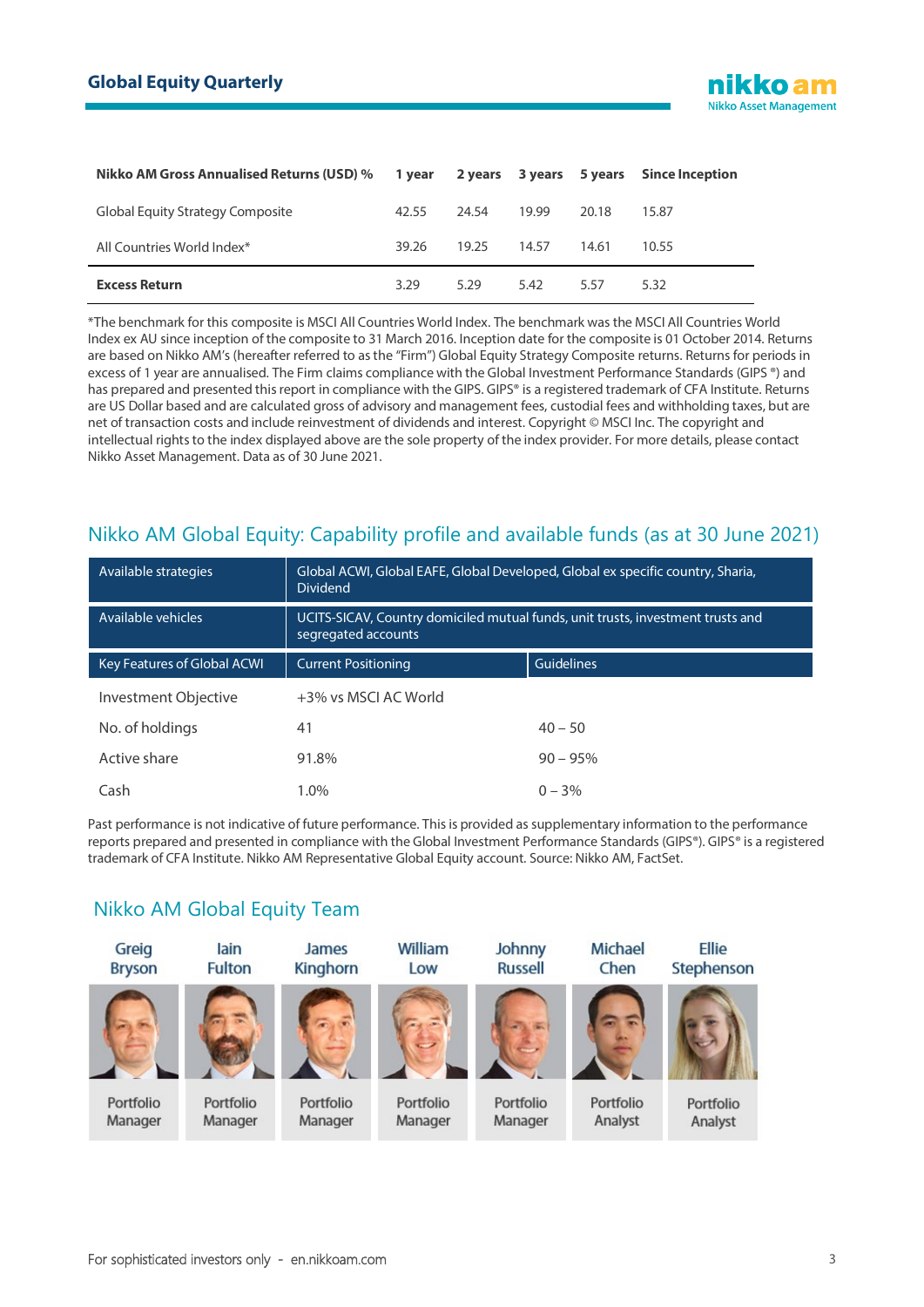This Edinburgh based team provides solutions for clients seeking global exposure. Their unique approach, a combination of Experience, Future Quality and Execution, means they are continually "joining the dots" across geographies, sectors and companies, to find the opportunities that others simply don't see.

#### **Experience**

Our five portfolio managers have an average of 24 years' industry experience and have worked together as a Global Equity team for eight years. Two portfolio analysts, Michael Chen and Ellie Stephenson joined in 2019 and are the first in a new generation of talent on the path to becoming portfolio managers. The team's deliberate flat structure fosters individual accountability and collective responsibility. It is designed to take advantage of the diversity of backgrounds and areas of specialisation to ensure the team can find the investment opportunities others don't.

#### **Future Quality**

The team's philosophy is based on the belief that investing in a portfolio of Future Quality companies will lead to outperformance over the long term. They define Future Quality as a business that can attain and sustain high return on investment. We believe that ESG considerations and Future Quality investments are not independent of each other and as such the team evaluate the materiality of ESG factors when assessing the Future Quality potential of each stock.

#### **Execution**

Effective execution is essential to fully harness Future Quality ideas in portfolios. We combine a differentiated process with a highly collaborative culture to achieve our goal: high conviction portfolios delivering the best outcome for clients. It is this combination of extensive experience, Future Quality style and effective execution that offers a compelling and differentiated outcome for our clients.

## About Nikko Asset Management

With USD 281.8 billion\* under management, Nikko Asset Management is one of Asia's largest asset managers, providing high-conviction, active fund management across a range of Equity, Fixed Income and Multi-Asset strategies. In addition, our complementary range of passive strategies covers more than 20 indices and includes some of Asia's largest exchange-traded funds (ETFs).

\*Consolidated assets under management and sub-advisory of Nikko Asset Management and its subsidiaries as of 30 June 2021.

## Risks

**Emerging markets risk** - the risk arising from political and institutional factors which make investments in emerging markets less liquid and subject to potential difficulties in dealing, settlement, accounting and custody.

**Currency risk** - this exists when the strategy invests in assets denominated in a different currency. A devaluation of the asset's currency relative to the currency of the Sub-Fund will lead to a reduction in the value of the strategy.

**Operational risk** - due to issues such as natural disasters, technical problems and fraud.

**Liquidity risk** - investments that could have a lower level of liquidity due to (extreme) market conditions or issuerspecific factors and or large redemptions of shareholders. Liquidity risk is the risk that a position in the portfolio cannot be sold, liquidated or closed at limited cost in an adequately short time frame as required to meet liabilities of the Strategy.

**Nikko Asset Management**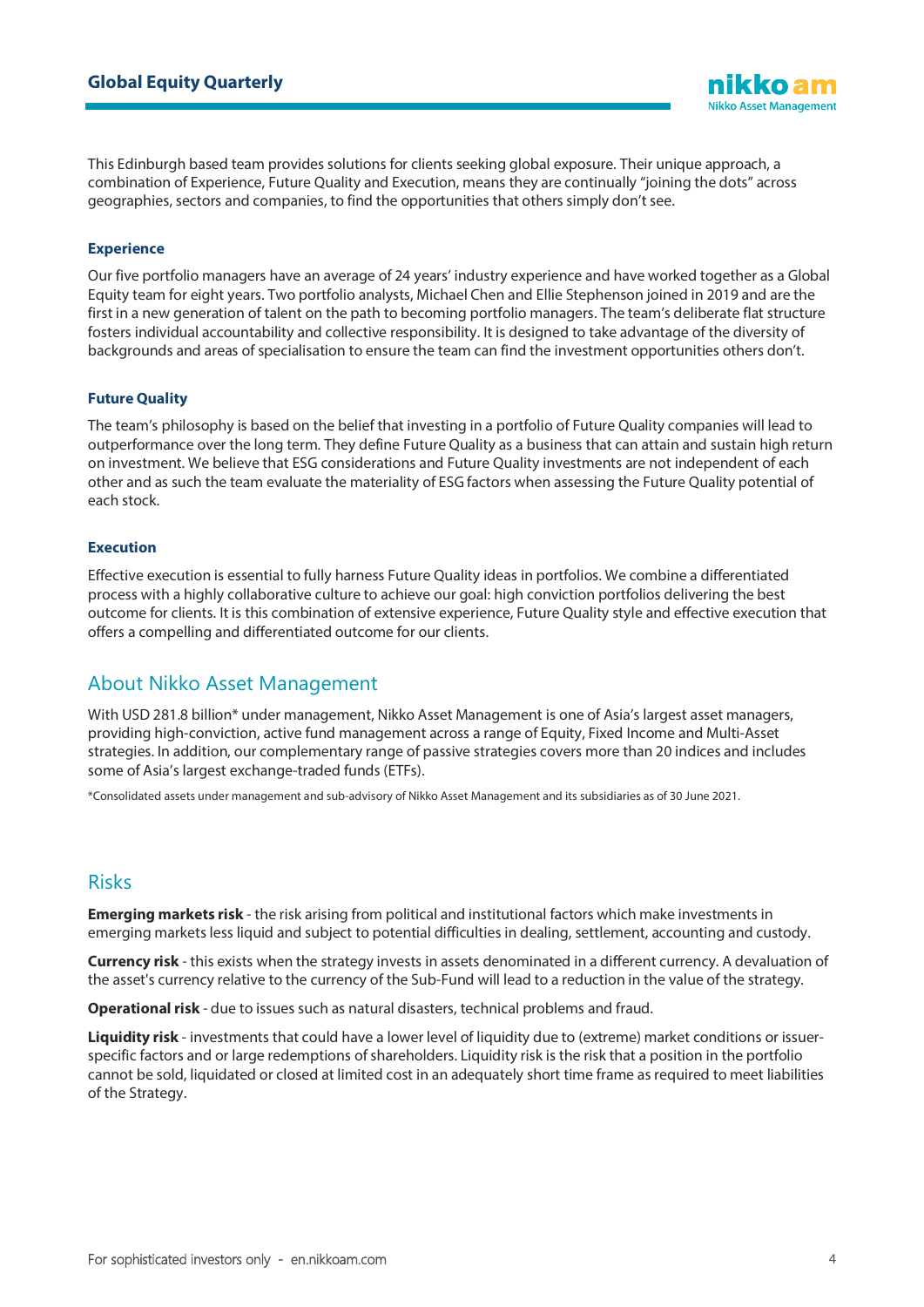

## **Contact us**

#### **EMEA – Nikko Asset Management Europe Ltd.**

Level 5, City Tower, 40 Basinghall Street, London, EC2V 5DE, U.K.

Phone: +44 (0) 20 7796 9866 Email: [EMEAenquiries@nikkoam.com](mailto:EMEAenquiries@nikkoam.com)

#### **Americas – Nikko Asset Management Americas, Inc.**

605 Third Avenue, 38th Floor, New York, NY 10158, U.S.A.

Phone: +1-212-610-6100 Fax: +1-212-610-6140 Email: [USsalesinquiries@nikkoam.com](mailto:USSalesInquiries@nikkoam.com?subject=Web%20enquiry)

**Important Information:** This document is prepared by Nikko Asset Management Co., Ltd. and/or its affiliates (**Nikko AM**) and is for distribution only under such circumstances as may be permitted by applicable laws. This document does not constitute personal investment advice or a personal recommendation and it does not consider in any way the objectives, financial situation or needs of any recipients. All recipients are recommended to consult with their independent tax, financial and legal advisers prior to any investment.

This document is for information purposes only and is not intended to be an offer, or a solicitation of an offer, to buy or sell any investments or participate in any trading strategy. Moreover, the information in this document will not affect Nikko AM's investment strategy in any way. The information and opinions in this document have been derived from or reached from sources believed in good faith to be reliable but have not been independently verified. Nikko AM makes no guarantee, representation or warranty, express or implied, and accepts no responsibility or liability for the accuracy or completeness of this document. No reliance should be placed on any assumptions, forecasts, projections, estimates or prospects contained within this document. This document should not be regarded by recipients as a substitute for the exercise of their own judgment. Opinions stated in this document may change without notice.

In any investment, past performance is neither an indication nor guarantee of future performance and a loss of capital may occur. Estimates of future performance are based on assumptions that may not be realised. Investors should be able to withstand the loss of any principal investment. The mention of individual securities, sectors, regions or countries within this document does not imply a recommendation to buy or sell. Nikko AM accepts no liability whatsoever for any loss or damage of any kind arising out of the use of all or any part of this document, provided that nothing herein excludes or restricts any liability of Nikko AM under applicable regulatory rules or requirements.

All information contained in this document is solely for the attention and use of the intended recipients. Any use beyond that intended by Nikko AM is strictly prohibited.

**Japan**: The information contained in this document pertaining specifically to the investment products is not directed at persons in Japan nor is it intended for distribution to persons in Japan. Registration Number: Director of the Kanto Local Finance Bureau (Financial Instruments firms) No. 368 Member Associations: The Investment Trusts Association, Japan/Japan Investment Advisers Association.

**United Kingdom and rest of Europe**: This document is communicated by Nikko Asset Management Europe Ltd, which is authorised and regulated in the United Kingdom by the Financial Conduct Authority (the FCA) (FRN 122084). This document constitutes a financial promotion for the purposes of the Financial Services and Markets Act 2000 (as amended) (FSMA) and the rules of the FCA in the United Kingdom, and is directed at professional clients as defined in the FCA Handbook of Rules and Guidance.

**United States**: This document may not be duplicated, quoted, discussed or otherwise shared without prior consent. Any offering or distribution of a Fund in the United States may only be conducted via a licensed and registered broker-dealer or a duly qualified entity. Nikko Asset Management Americas, Inc. is a United States Registered Investment Adviser.

**Singapore**: This document is for information to institutional investors as defined in the Securities and Futures Act (Chapter 289), and intermediaries only. Nikko Asset Management Asia Limited (Co. Reg. No. 198202562H) is regulated by the Monetary Authority of Singapore.

**Hong Kong**: This document is for information to professional investors as defined in the Securities and Futures Ordinance, and intermediaries only. The contents of this document have not been reviewed by the Securities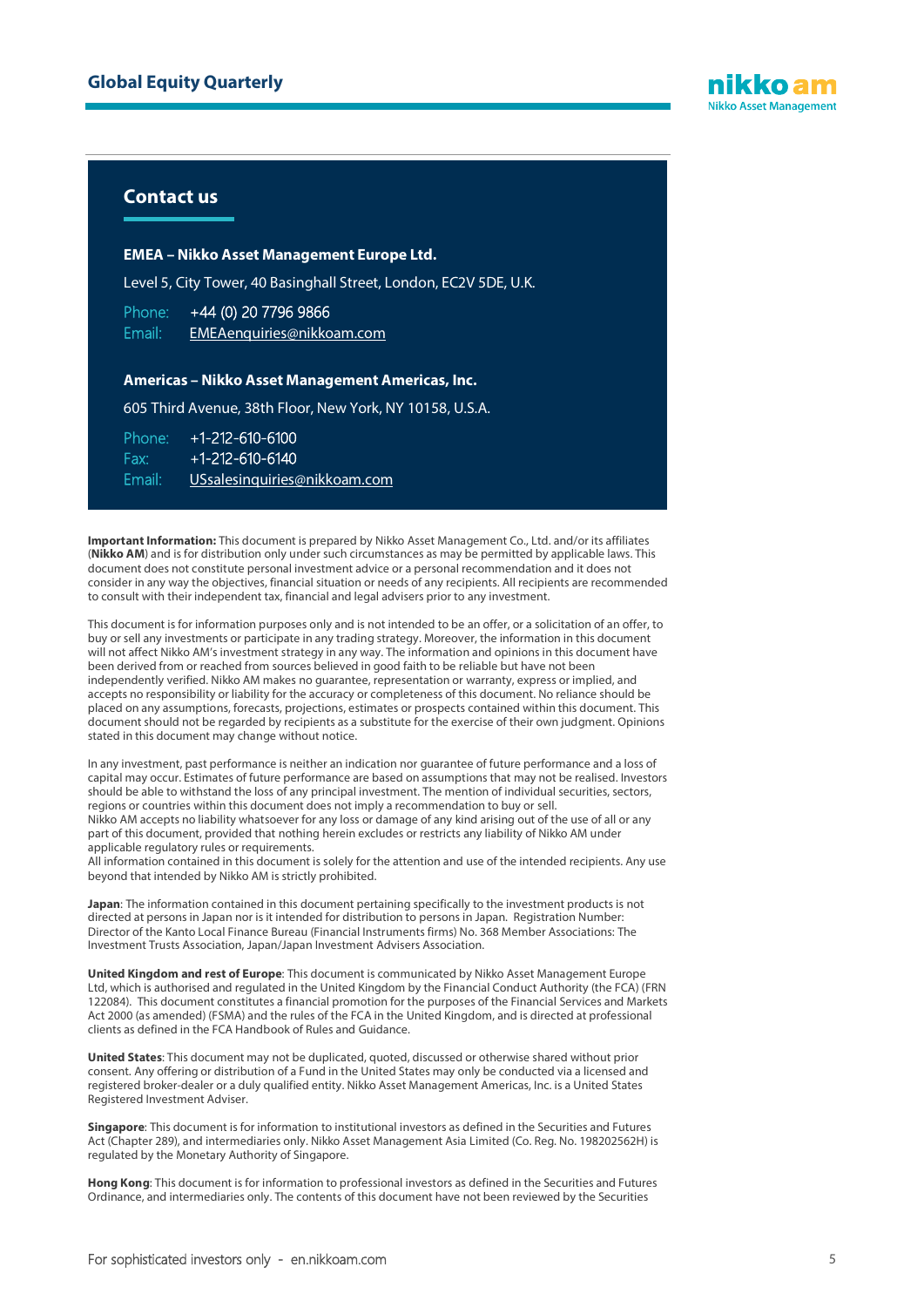

and Futures Commission or any regulatory authority in Hong Kong. Nikko Asset Management Hong Kong Limited is a licensed corporation in Hong Kong.

**New Zealand**: This document is issued in New Zealand by Nikko Asset Management New Zealand Limited (Company No. 606057, FSP22562). It is for the use of wholesale clients, researchers, licensed financial advisers and their authorised representatives only.

**Kingdom of Bahrain**: The document has not been approved by the Central Bank of Bahrain which takes no responsibility for its contents. No offer to the public to purchase the Strategy will be made in the Kingdom of Bahrain and this document is intended to be read by the addressee only and must not be passed to, issued to, or shown to the public generally.

**Kuwait**: This document is not for general circulation to the public in Kuwait. The Strategy has not been licensed for offering in Kuwait by the Kuwaiti Capital Markets Authority or any other relevant Kuwaiti government agency. The offering of the Strategy in Kuwait on the basis a private placement or public offering is, therefore, restricted in accordance with Decree Law No. 7 of 2010 and the bylaws thereto (as amended). No private or public offering of the Strategy is being made in Kuwait, and no agreement relating to the sale of the Strategy will be concluded in Kuwait. No marketing or solicitation or inducement activities are being used to offer or market the Strategy in Kuwait.

**Kingdom of Saudi Arabia**: This document is communicated by Nikko Asset Management Europe Ltd (Nikko AME), which is authorised and regulated by the Financial Services and Markets Act 2000 (as amended) (FSMA) and the rules of the Financial Conduct Authority (the FCA) in the United Kingdom (the FCA Rules). This document should not be reproduced, redistributed, or sent directly or indirectly to any other party or published in full or in part for any purpose whatsoever without a prior written permission from Nikko AME.

This document does not constitute investment advice or a personal recommendation and does not consider in any way the suitability or appropriateness of the subject matter for the individual circumstances of any recipient. In providing a person with this document, Nikko AME is not treating that person as a client for the purposes of the FCA Rules other than those relating to financial promotion and that person will not therefore benefit from any protections that would be available to such clients.

Nikko AME and its associates and/or its or their officers, directors or employees may have or have had positions or material interests, may at any time make purchases and/or sales as principal or agent, may provide or have provided corporate finance services to issuers or may provide or have provided significant advice or investment services in any investments referred to in this document or in related investments. Relevant confidential information, if any, known within any company in the Nikko AM group or Sumitomo Mitsui Trust Holdings group and not available to Nikko AME because of regulations or internal procedure is not reflected in this document. The investments mentioned in this document may not be eligible for sale in some states or countries, and they may not be suitable for all types of investors.

**Oman**: The information contained in this document nether constitutes a public offer of securities in the Sultanate of Oman as contemplated by the Commercial companies law of Oman (Royal decree 4/74) or the Capital Markets Law of Oman (Royal Decree80/98, nor does it constitute an offer to sell, or the solicitation of any offer to buy non-Omani securities in the Sultanate of Oman as contemplated by Article 139 of the Executive Regulations to the Capital Market law (issued by Decision No. 1/2009). This document is not intended to lead to the conclusion of any contract of whatsoever nature within the territory of the Sultanate of Oman.

**Qatar (excluding QFC)**: The Strategies are only being offered to a limited number of investors who are willing and able to conduct an independent investigation of the risks involved in an investment in such Strategies. The document does not constitute an offer to the public and should not be reproduced, redistributed, or sent directly or indirectly to any other party or published in full or in part for any purpose whatsoever without a prior written permission from Nikko Asset Management Europe Ltd (Nikko AME). No transaction will be concluded in your jurisdiction and any inquiries regarding the Strategies should be made to Nikko AME.

**United Arab Emirates (excluding DIFC)**: This document and the information contained herein, do not constitute, and is not intended to constitute, a public offer of securities in the United Arab Emirates and accordingly should not be construed as such. The Strategy is only being offered to a limited number of investors in the UAE who are (a) willing and able to conduct an independent investigation of the risks involved in an investment in such Strategy, and (b) upon their specific request.

The Strategy has not been approved by or licensed or registered with the UAE Central Bank, the Securities and Commodities Authority or any other relevant licensing authorities or governmental agencies in the UAE. This document is for the use of the named addressee only and should not be given or shown to any other person (other than employees, agents or consultants in connection with the addressee's consideration thereof). No transaction will be concluded in the UAE and any inquiries regarding the Strategy should be made to Nikko Asset Management Europe Ltd.

**Republic of Korea**: This document is being provided for general information purposes only, and shall not, and under no circumstances is, to be construed as, an offering of financial investment products or services. Nikko AM is not making any representation with respect to the eligibility of any person to acquire any financial investment product or service. The offering and sale of any financial investment product is subject to the applicable regulations of the Republic of Korea. Any interests in a fund or collective investment scheme shall be sold after such fund is registered under the private placement registration regime in accordance with the applicable